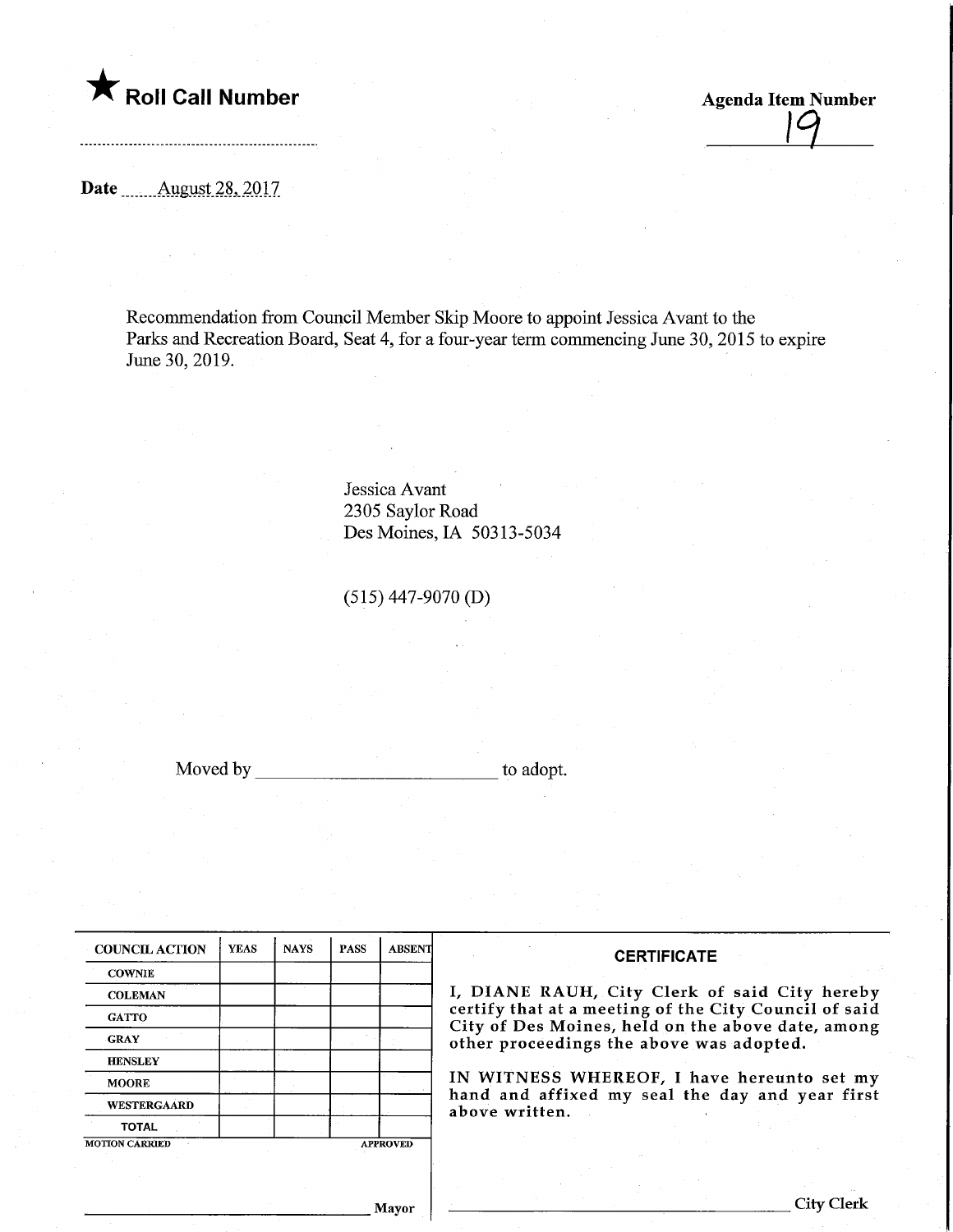#### Brown, Rachel M.

From: Sent: To: Subject: Rauh, Diane I. Wednesday, August 09, 2017 8:17 AM Brown, Rachel M. FW: Apply to Serve on a City Board - form submission

Follow Up Flag: Flag Status:

Follow up Flagged

-----Original Message--From: website@dmgov.org [mailto:website@dmgov.org] Sent: Tuesday, August 08,2017 10:48 PM To: BoardAppointments Subject: Apply to Serve on a City Board - form submission

Last Name: Avant

Address: 2305 Saylor Road

City: Des Moines

State: IA

Zip: 50313

Daytime Phone: 5154479070

Alternate Phone: 5154479070

Email: jmavant07@gmail.com

Occupation: Benefit Counselor

Occupation Duration:

Employer: Mercer

Employment Duration:

Business Address 1:

Business Address 2:

Business City:

First Name: Jessica *CNI*<br>First Name: Jessica *CNI*<br>AMP ENTER & SIO

 $\mathbf 1$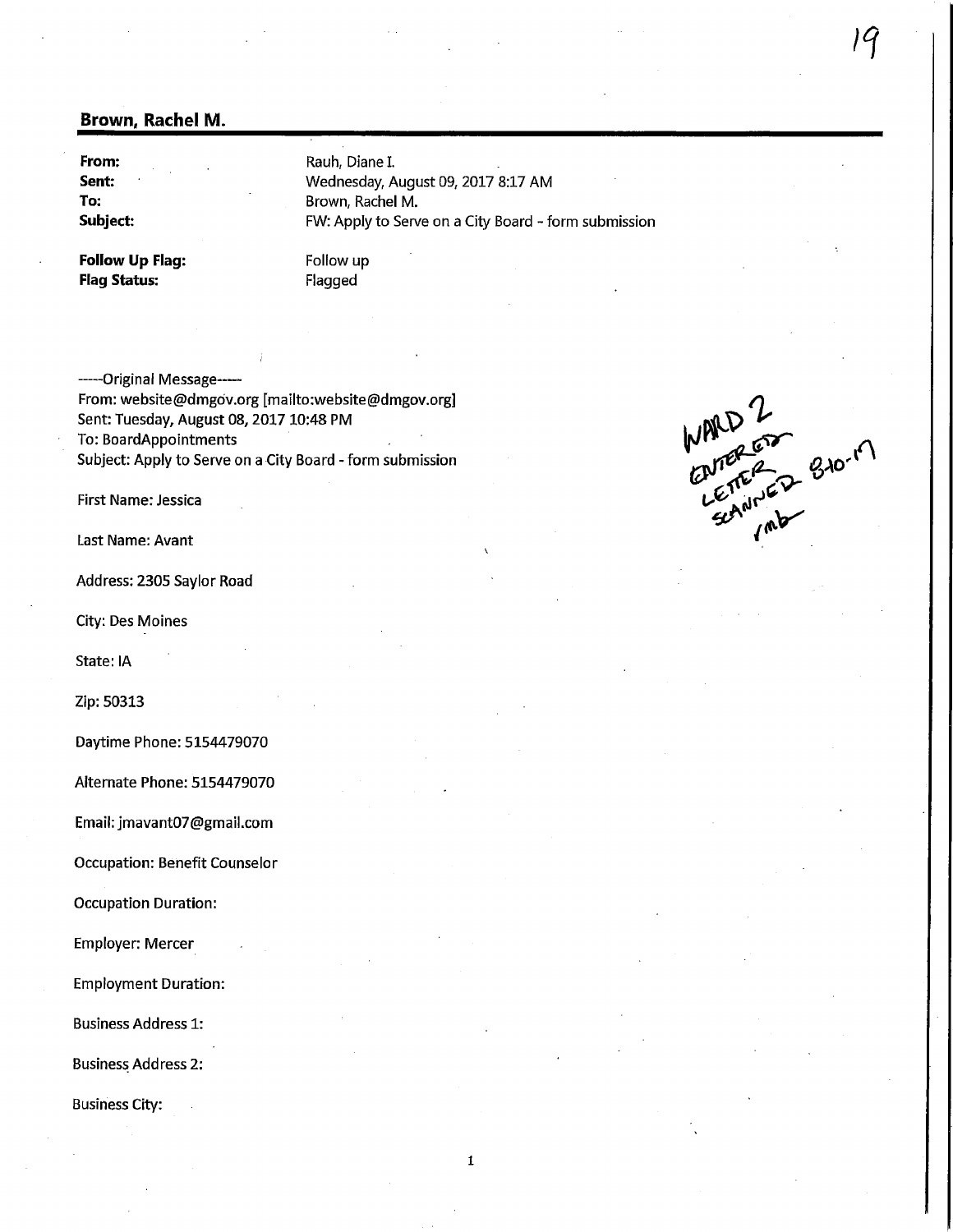Business State: IA

Business Zip:

Business Phone:

Business Fax:

Birth Date: 08/06/1989

Gender: Female

Are you a Des Moines resident?: Yes

Ward: Ward 2

Residency Duration: 3 years

Are you a registered voter?: Yes

Have you been previously employed by the City of Des Moines?: No

City Employed Relatives:

Have you have served on Any Board, Commission, or Committee?: No

List Boards, Commissions and Committees and Date(s) served:

List Boards, Agencies, Civic, Service and/or Professional Organizations to which you are affiliated: NAACP Des Moines Youth Council, Co-advisor, NAACP Des Moines (Committees: Political Action and Legal Redress), NAACP Iowa Nebraska State Conference (Committees: Political Action, Chair), I'll Make Me A World In Iowa (Committees: Gala and Health) Young Professionals Connection (Committees: Political Action)

 $\overline{9}$ 

Indicate other experiences or skills which will contribute to the mission of this Board, Commission or Committee:

First Board: Civil and Human Rights Commission

Second Board: Park and Recreation Board

Third Board: Housing Services Board

Fourth Board: Neighborhood Revitalization Board

Fifth Board: Youth Advisory Board

Most board seats have no special requirement other than being a citizen of Des Moines. However, some seats require special criteria for members.: Citizen of Des Moines, Demonstrated interest in residential neighborhoods. Represents interest of Business, Non-Profit and Education community, Represents interest of low income residents

Comments:

Signature: Jessica Avant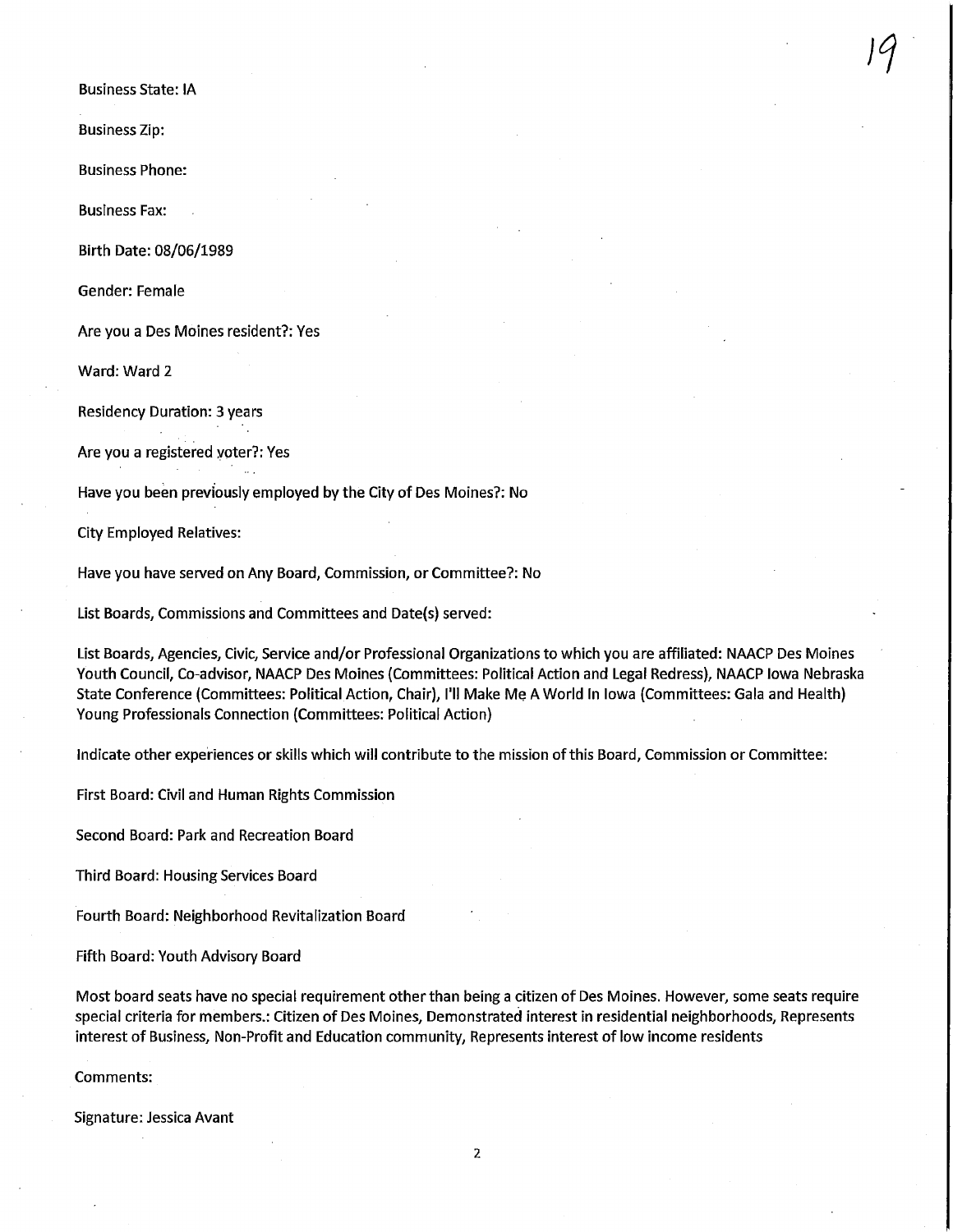### Submitted: 8/8/2017 10:48:29 PM

 $\overline{\mathbf{3}}$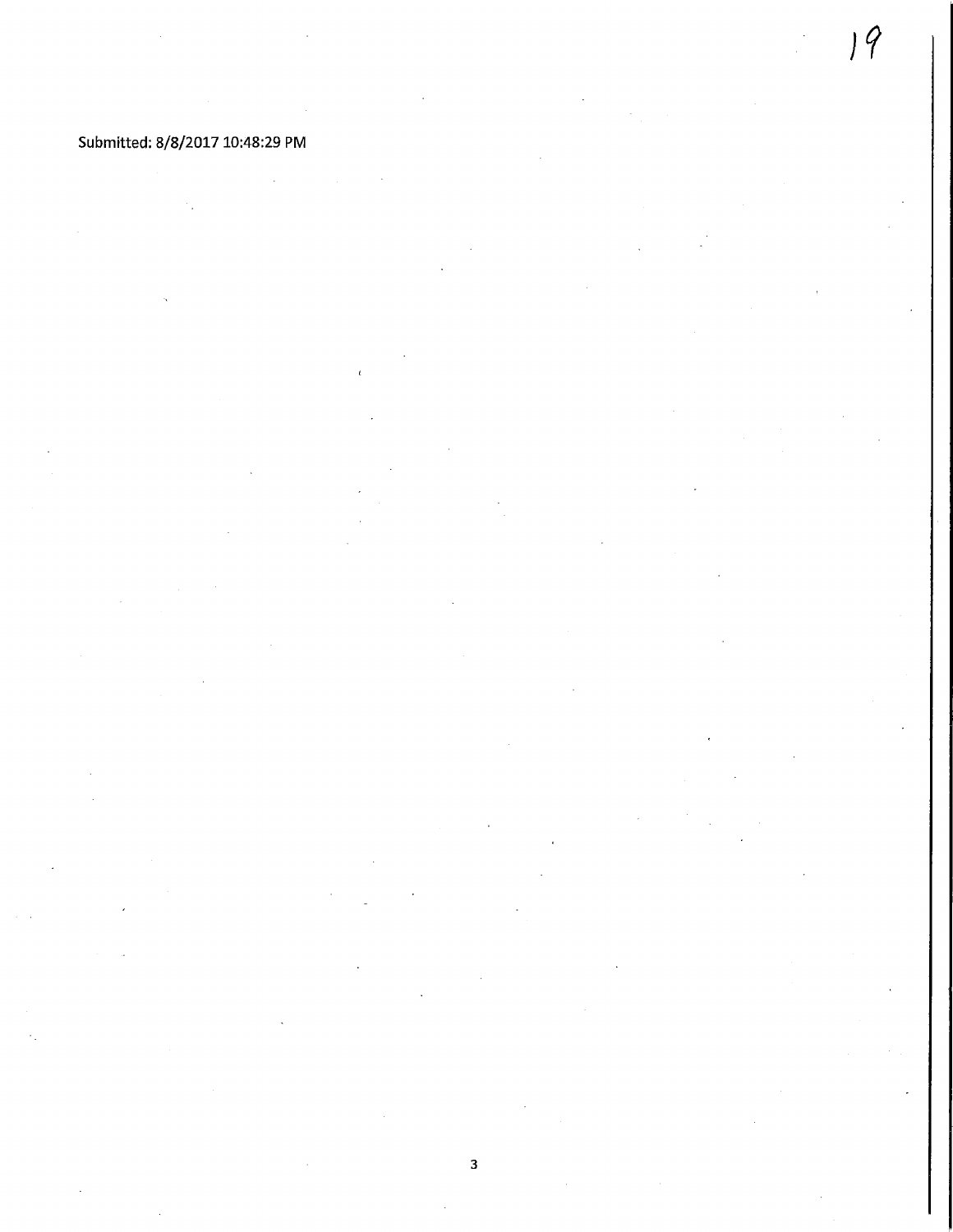# City of Des Moines, Iowa Boards and Commissions Board Composition

## Park and Recreation Board

| Description:   | Advises City Council and oversees planning and administration of city parks, cemeteries,<br>recreation centers, and various programs.                                                                                                                         |
|----------------|---------------------------------------------------------------------------------------------------------------------------------------------------------------------------------------------------------------------------------------------------------------|
| Staff contact: | Ben Page 237-1453 and Rebecca Linhart 237-1403                                                                                                                                                                                                                |
| Term length:   | Four year                                                                                                                                                                                                                                                     |
| Expiration:    | June 30                                                                                                                                                                                                                                                       |
| Meetings:      | 5:00 PM, Fourth Tuesday of each month,                                                                                                                                                                                                                        |
| Location:      | 1551 E. Martin Luther King, Jr. Parkway                                                                                                                                                                                                                       |
|                | Municipal Services Center, Second Floor, Room: City Council Chambers                                                                                                                                                                                          |
| Requirements:  | Fifteen members: one of whom shall be a member of the Des Moines Board of Education.<br>recommended by School Board and confirmed by City Council; each Council Member may<br>recommend two candidates. No more than four members terms may expire each year. |

Prof. requirements:

 $\hat{\boldsymbol{\alpha}}$ 

| <b>Member Information</b>                                               |                                                                           |                                                                                       |                                                                       |  |
|-------------------------------------------------------------------------|---------------------------------------------------------------------------|---------------------------------------------------------------------------------------|-----------------------------------------------------------------------|--|
| $Female = 8$                                                            |                                                                           |                                                                                       |                                                                       |  |
| <b>Heather Anderson</b><br>4114 Lincoln Place Drive<br>Des Moines 50312 | (C): 515 783-8983<br>$(D)$ :<br>$(E)$ :<br>$(W)$ :                        | Term expires:<br>Took office:<br>Appointed by:<br>Residing in Ward:                   | 6/30/2017<br>11/9/2015<br>11 - Miscellaneous                          |  |
| Seat: 15 - DSM School Board<br>Member                                   |                                                                           | Eligibility:<br>Gender:                                                               | Eligible for reappointment<br>Female                                  |  |
| Connie Boesen<br>3011 Don Lee Court<br>Des Moines 50317                 | $(C)$ :<br>$(D)$ :<br>$(E)$ : 515 266-7063<br>(W): 515 246-8361           | Term expires:<br>Took office:<br>Appointed by:<br>Residing in Ward: 2<br>Eligibility: | 6/30/2017<br>10/26/2015<br>$2 - Ward$ 2<br>Eligible for reappointment |  |
| Seat: 10 - Citizen of DM                                                |                                                                           | Gender:                                                                               | Female                                                                |  |
| Kimberley Boggus<br>3009 45th Street<br>Des Moines 50310                | (C): 515 247-3550<br>(D): 515 661-3257<br>$(E)$ :<br>(W): 515 247-3550    | Term expires:<br>Took office:<br>Appointed by:<br>Residing in Ward: 1<br>Eligibility: | 6/30/2018<br>9/23/2014<br>1 - Ward 1<br>Eligible for reappointment    |  |
| Seat: 07 - Citizen of DM                                                |                                                                           | Gender:                                                                               | Female                                                                |  |
| Victoria Facto<br>111 10th Street, #407<br>Des Moines 50309             | (C): 515 250-7870<br>$(D)$ : 515 245-2888<br>$(E)$ :<br>(W): 515 245-2888 | Term expires:<br>Took office:<br>Appointed by:<br>Residing in Ward: 3<br>Eligibility: | 6/30/2019<br>5/7/2012<br>1 - Ward 1<br>Not eligible for reappointment |  |
| Seat: 08 - Citizen of DM                                                |                                                                           | Gender:                                                                               | Female                                                                |  |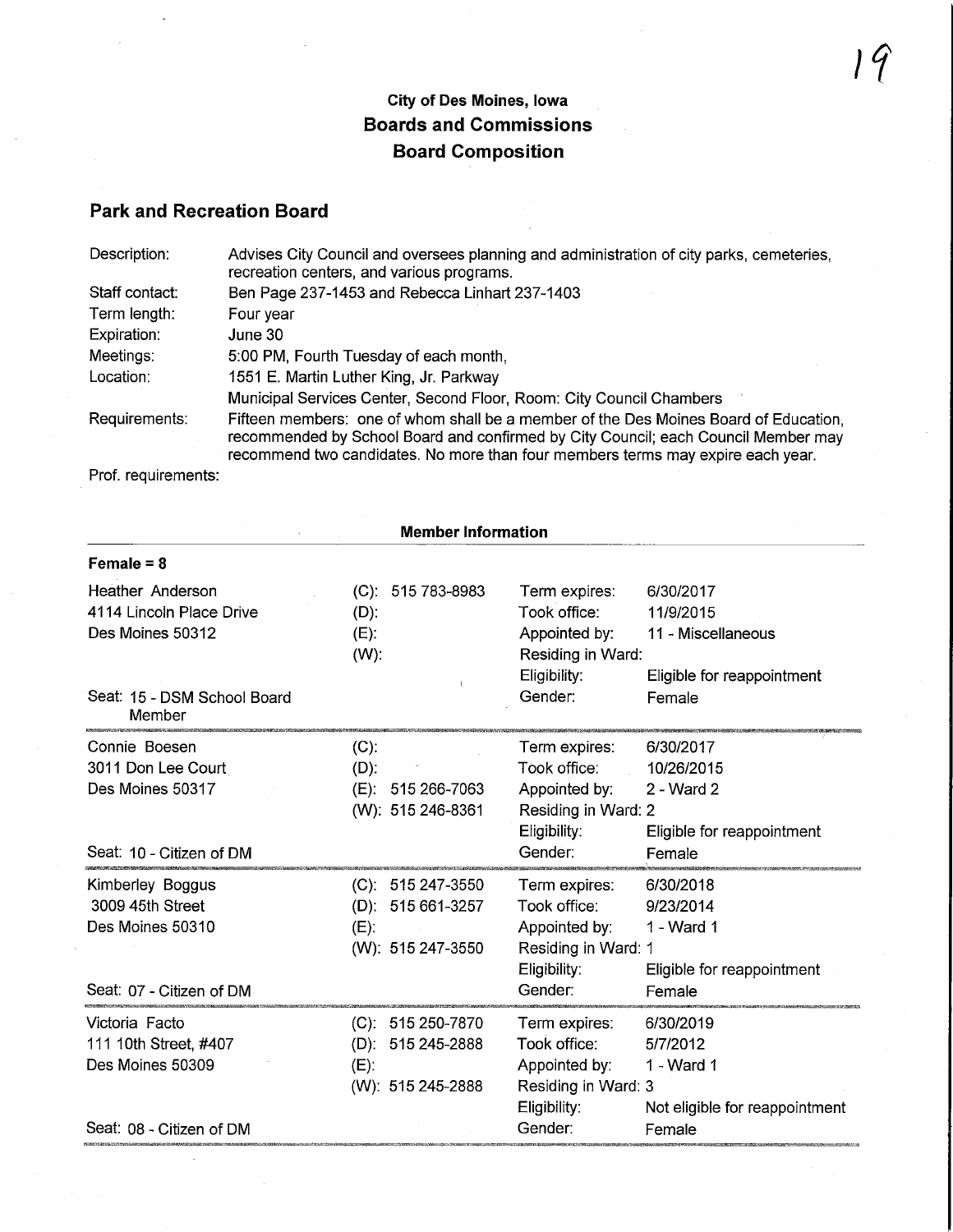Board Composition August 24,2017 Page 2 of 3

| <b>Member Information</b>                                                                           |                                                                          |                                                                                                  |                                                                                                |  |
|-----------------------------------------------------------------------------------------------------|--------------------------------------------------------------------------|--------------------------------------------------------------------------------------------------|------------------------------------------------------------------------------------------------|--|
| Cynde Fanter<br>3410 SW 24th Street<br>Des Moines 50321<br>Seat: 01 - Citizen of DM                 | $(C): 515401-2443$<br>(D): 515 287-2971<br>$(E)$ :<br>$(W)$ :            | Term expires:<br>Took office:<br>Appointed by:<br>Residing in Ward: 3<br>Eligibility:<br>Gender: | 6/1/3016<br>6/8/2015<br>7 - Mayor<br>Eligible for reappointment<br>Female                      |  |
| Paula J Feltner<br>100 Water Street #402<br>Des Moines 50309<br>Seat: 05 - Citizen of DM            | $(C)$ :<br>$(D)$ :<br>(E): 515 222-9140<br>(W): 515 778-7230             | Term expires:<br>Took office:<br>Appointed by:<br>Residing in Ward: 3<br>Eligibility:<br>Gender: | 6/30/2014<br>5/21/2007<br>6 - At Large B - Coleman<br>Not eligible for reappointment<br>Female |  |
| Chelsea Lepley<br>1253 E. 12th Street <b>Yesign</b><br>Des Moines 50316<br>Seat: 04 - Citizen of DM | (C): 515 867-7776<br>(D): 515 867-7776<br>$(E)$ :<br>$(W)$ :             | Term expires:<br>Took office:<br>Appointed by:<br>Residing in Ward: 2<br>Eligibility:<br>Gender: | 6/30/2019<br>7/13/2015<br>5 - At Large A - Moore<br>Eligible for reappointment<br>Female       |  |
| Andrea Woodard<br>300 E. Grand Avenue, Apt. 508<br>Des Moines 50309<br>Seat: 14 - Citizen of DM     | (C): 515 216-5400<br>(D): 515 306-4044<br>$(E)$ :<br>$(W)$ :             | Term expires:<br>Took office:<br>Appointed by:<br>Residing in Ward: 4<br>Eligibility:<br>Gender: | 6/30/2017<br>6/30/2013<br>$4 - Ward 4$<br>Eligible for reappointment<br>Female                 |  |
| Male $=7$                                                                                           |                                                                          |                                                                                                  |                                                                                                |  |
| Jeffrey C Clubb<br>2818 36th Street<br>Des Moines 50310<br>Seat: 06 - Citizen of DM                 | $(C): 515494-0678$<br>(D): 515 285-2496<br>$(E)$ :<br>(W): 515 225-3000  | Term expires:<br>Took office:<br>Appointed by:<br>Residing in Ward: 1<br>Eligibility:<br>Gender: | 6/30/2016<br>10/1/2013<br>6 - At Large B - Coleman<br>Eligible for reappointment<br>Male       |  |
| George Davis<br>3124 S.W. 29th Street<br>Des Moines 50321<br>Seat: 12 - Citizen of DM               | 515 288-0764<br>$(C)$ :<br>515 979-9291<br>$(D)$ :<br>$(E)$ :<br>$(W)$ : | Term expires:<br>Took office:<br>Appointed by:<br>Residing in Ward: 3<br>Eligibility:<br>Gender: | 6/30/2018<br>6/30/2013<br>$3 - Ward3$<br>Eligible for reappointment<br>Male                    |  |